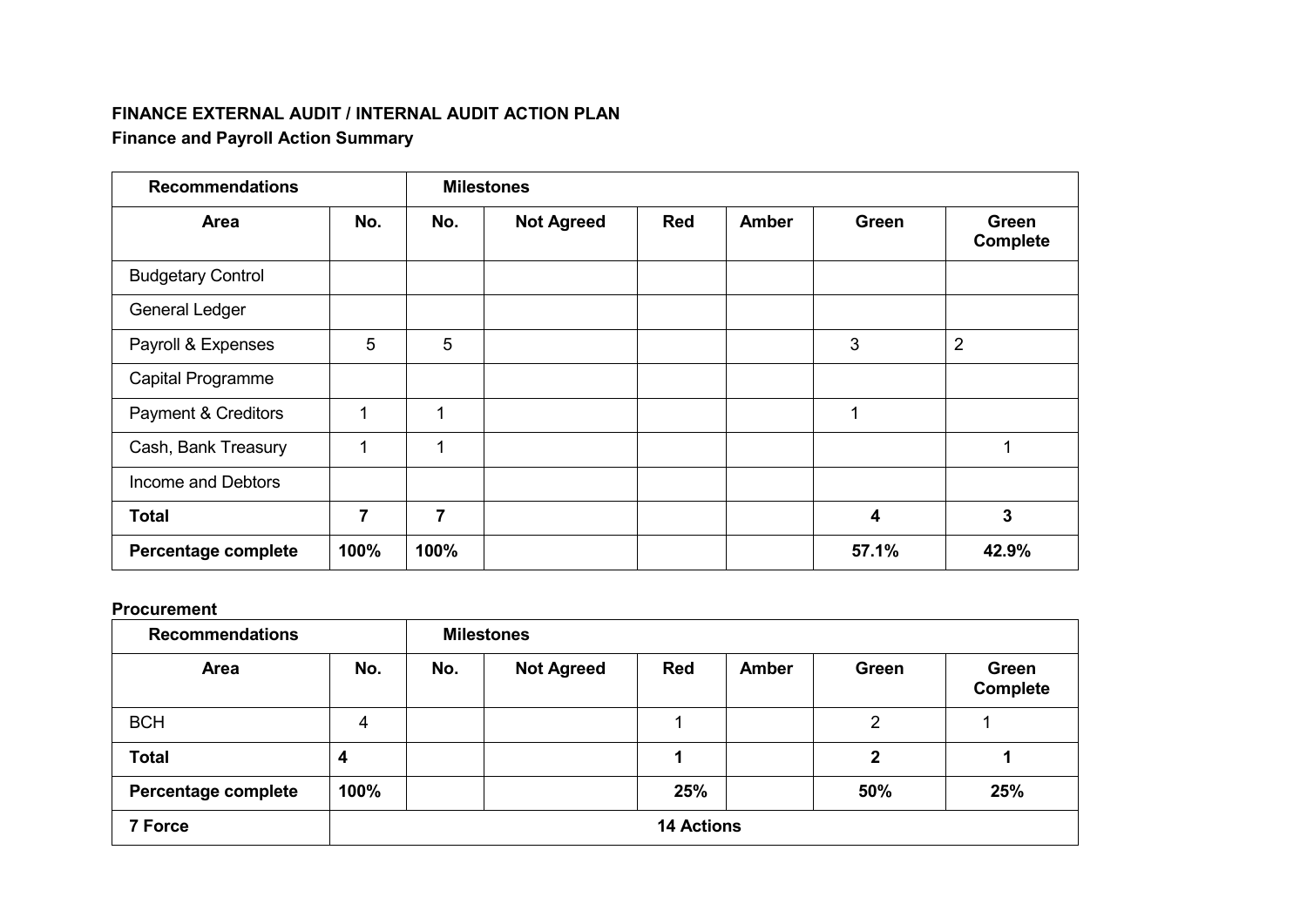#### **Area: Payroll and Expenses**

| Action<br>No. | Recommendation Description and Source<br><b>Document</b>                                                                                                                                                                                                                                | Responsible<br>Officer                                                                                              | <b>Milestones</b>              | Progress to Date                                                                                                                                                 | <b>Status</b><br><u>Amber</u><br>Green<br>ra<br>M |
|---------------|-----------------------------------------------------------------------------------------------------------------------------------------------------------------------------------------------------------------------------------------------------------------------------------------|---------------------------------------------------------------------------------------------------------------------|--------------------------------|------------------------------------------------------------------------------------------------------------------------------------------------------------------|---------------------------------------------------|
|               | The Transactional Team Manager will<br>document on the Authorised Signatory List<br>when it was last updated and the frequency<br>which it will be reviewed.                                                                                                                            | Deborah<br><b>Turrell-Oldacre</b><br>Transactional<br><b>Team Manager</b>                                           | 31 <sup>st</sup> March<br>2021 | Completed                                                                                                                                                        |                                                   |
|               | The process for regular sample testing of<br>starters, leavers and amendments processed<br>by staff on the authorised list will be finalised<br>and implemented, including backdated<br>sample testing from September 2020 to the<br>date of implementation of the sampling<br>process. | Deborah<br><b>Turrell-Oldacre</b><br>Transactional<br><b>Team Manager</b><br>Sarah Brent,<br>Recruitment<br>Manager | 30 <sup>th</sup> June<br>2021  | Ongoing - work to develop an appropriate<br>report and process across HR                                                                                         |                                                   |
|               | The Transactional Team Manager will<br>prescribe responsibilities for the leavers<br>process upon implementation of the iTrent<br>time management module. This will include<br>checking processes to ensure that input<br>values for leaver's annual leave are correct.                 | Deborah<br>Turrell-Oldacre<br>Transactional<br><b>Team Manager</b>                                                  | 31st March<br>2021             | Completed                                                                                                                                                        |                                                   |
|               | A reporting function will be implemented that<br>allows reports to be produced from iTrent of<br>all changes made by each HR team each<br>month. A sample will be selected and the<br>change will be checked back to the original<br>form or request.                                   | Karen Morgan,<br>Pay and<br>Reward<br>Manager                                                                       | 30 <sup>th</sup> April<br>2021 | Ongoing                                                                                                                                                          |                                                   |
|               | The Head of Pensions and Payroll will issue a<br>reminder to line managers that expense<br>claims must not be approved without<br>receipts.                                                                                                                                             | Jackie Ingle,<br>Head of Payroll<br>and Pensions                                                                    | 31st<br>December<br>2021       | Ongoing - it has been agreed to leave until<br>the Coronavirus situation changes as<br>some officers are not able to get receipts<br>when using contactless etc. |                                                   |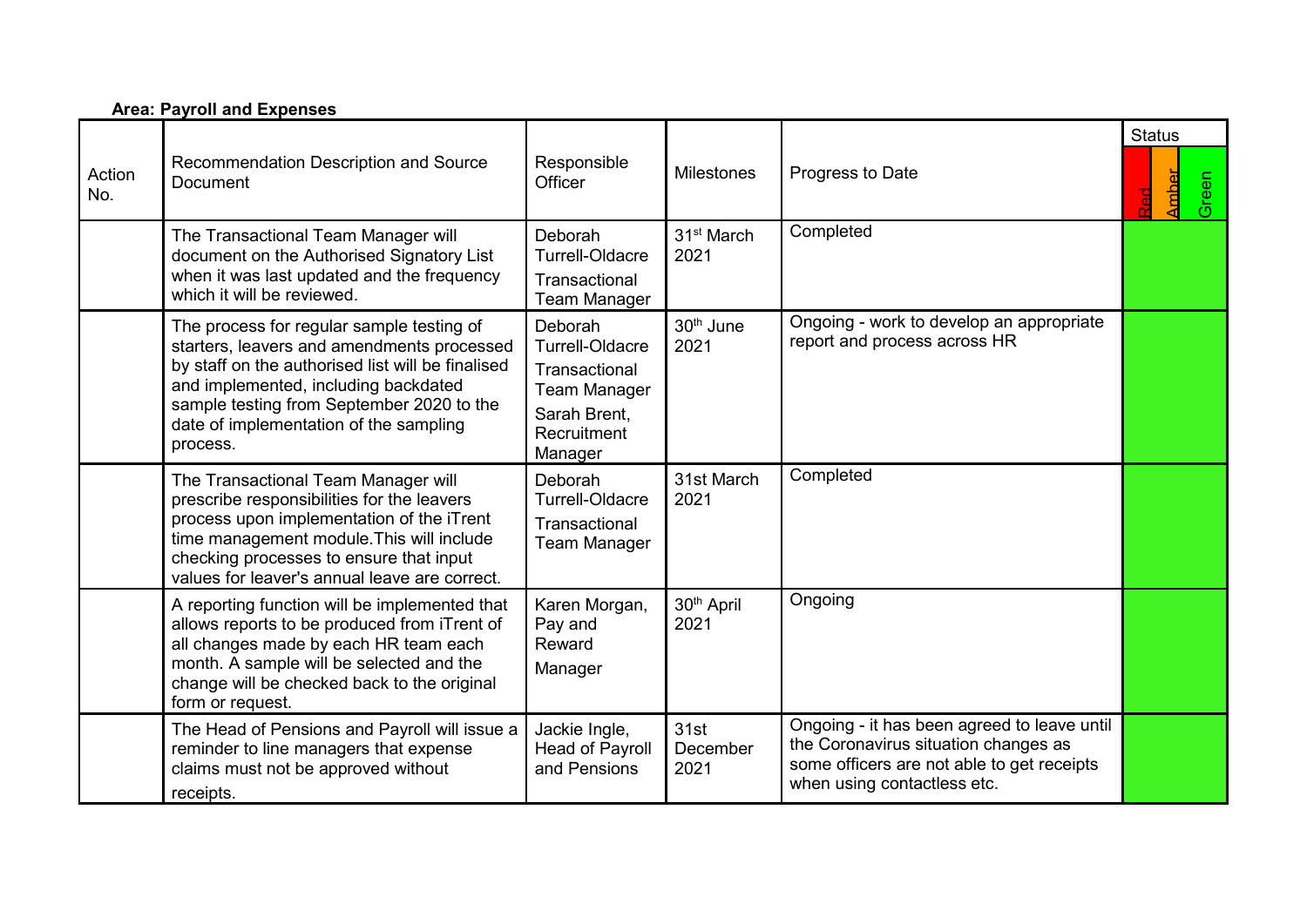# **Area: Cash, Banking and Treasury Management**

|               |                                                                                                                                                                                                                                                                                                                                                                                                                          |                        |                   |                                                                                                                                                                                                                                                                              | <b>Status</b> |
|---------------|--------------------------------------------------------------------------------------------------------------------------------------------------------------------------------------------------------------------------------------------------------------------------------------------------------------------------------------------------------------------------------------------------------------------------|------------------------|-------------------|------------------------------------------------------------------------------------------------------------------------------------------------------------------------------------------------------------------------------------------------------------------------------|---------------|
| Action<br>No. | Recommendation Description and Source<br>Document                                                                                                                                                                                                                                                                                                                                                                        | Responsible<br>Officer | <b>Milestones</b> | Progress to Date                                                                                                                                                                                                                                                             |               |
|               | The Treasury Management team will consider<br>the introduction of a spreadsheet to capture<br>the individuals present when opening cash<br>bags. The spreadsheets will capture key<br>information.<br>The Treasury Management team will also<br>consider the use of available technology such<br>as MS Teams to demonstrate dual control<br>when opening cash bags where only one<br>member of staff is present on site. | Head of<br>Finance     | 31 March<br>2021  | Complete – individuals counting the cash<br>are now recorded alongside key<br>information.<br>We are trying to work rotas in the office so<br>that 2 members of the Treasury team are<br>present for cash counting and only using<br>MS Teams if there are no other options. |               |

## **Area: Payments and Creditors**

|                 |                                                                                                                                                                                                                                                                                                                    |                        |                               |                                                                                                                                                                                                                                                                                                        | <b>Status</b> |
|-----------------|--------------------------------------------------------------------------------------------------------------------------------------------------------------------------------------------------------------------------------------------------------------------------------------------------------------------|------------------------|-------------------------------|--------------------------------------------------------------------------------------------------------------------------------------------------------------------------------------------------------------------------------------------------------------------------------------------------------|---------------|
| Action<br>l No. | Recommendation Description and Source<br>Document                                                                                                                                                                                                                                                                  | Responsible<br>Officer | <b>Milestones</b>             | Progress to Date                                                                                                                                                                                                                                                                                       |               |
|                 | The Head of Finance will ensure that all<br>amendments initiated by suppliers to bank<br>details are verified with the supplier,<br>regardless of the nature of the supplier and<br>the amendment request.<br>In addition, the Head of Finance will consider<br>undertaking spot checks for supplier<br>amendments | Head of<br>Finance     | 30 <sup>th</sup> June<br>2021 | Ongoing – the purchase ledger team are<br>now review all bank detail changes<br>including those which we have additional<br>information held on file.<br>A review meeting has been arranged for<br>June where a dip sample of amendments<br>will be checked. This will then be a<br>recurring meeting. |               |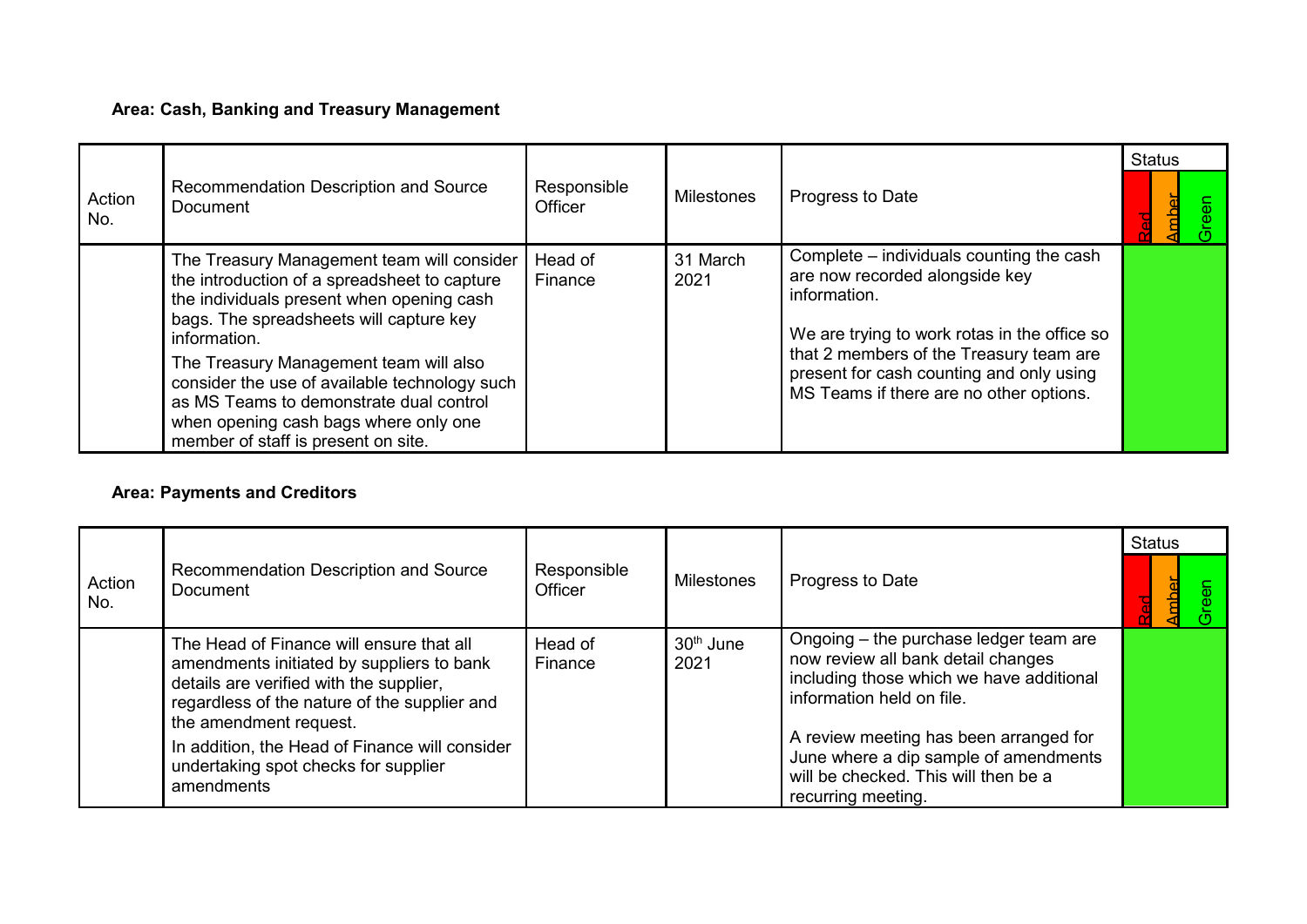## **Area: BCH Procurement Follow Up – BCH Actions**

|               |                                                                                                                                                                                                                                  |                               |                              |                                                                                                                                                                                                                                                                                                                                                                                                      | <b>Status</b> |
|---------------|----------------------------------------------------------------------------------------------------------------------------------------------------------------------------------------------------------------------------------|-------------------------------|------------------------------|------------------------------------------------------------------------------------------------------------------------------------------------------------------------------------------------------------------------------------------------------------------------------------------------------------------------------------------------------------------------------------------------------|---------------|
| Action<br>No. | Recommendation Description and Source<br><b>Document</b>                                                                                                                                                                         | Responsible<br><b>Officer</b> | <b>Milestones</b>            | Progress to Date                                                                                                                                                                                                                                                                                                                                                                                     | Œ.<br>Φ       |
|               | Those processing purchase orders for<br>Bedfordshire and Cambridgeshire will<br>ensure there is a check of the approver<br>undertaken against the authorised signatory<br>list before these are processed.                       | CFO of each<br>force          | 31 <sup>st</sup> May<br>2021 | Complete - This was reviewed in the<br>Bedfordshire/Cambridgeshire AP Audits<br>and all POs had an attached authorised<br>signatory.                                                                                                                                                                                                                                                                 |               |
|               | Three quotations for purchases between £5k<br>and £25k will be saved centrally by<br>individuals ordering goods/services and a<br>regular dip sample of compliance with this<br>requirement will be undertaken by<br>Procurement | CFO of each<br>force          | 31 <sup>st</sup> May<br>2021 | Ongoing $-$ a review of the efinancials<br>functions have shown that quotes for POs<br>can be paperclipped to the Purchase<br>Orders. Work is being carried out between<br>Finance and 7F Procurement to ensure<br>that the contract register on the finance<br>system is up to date and there is a<br>process to manage it going forward. On-<br>track to be complete by 31 <sup>st</sup> May 2021. |               |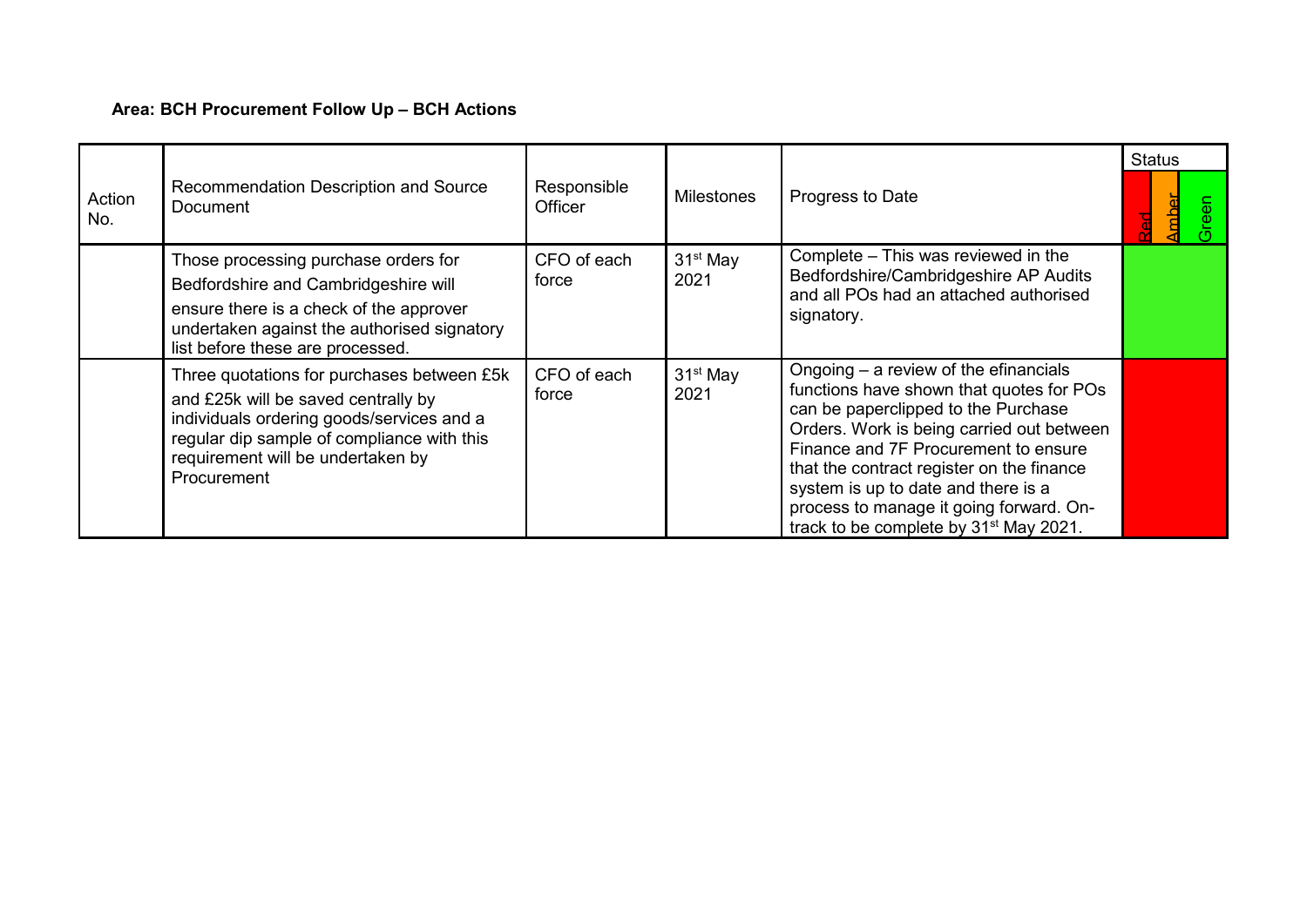#### **Area: BCH Procurement Follow Up – 7 Force Actions**

| Action<br>No. | Recommendation Description and Source<br>Document                                                                                                                                                                                                                                                                                                       | Responsible<br>Officer                 | <b>Milestones</b>              | Progress to Date |
|---------------|---------------------------------------------------------------------------------------------------------------------------------------------------------------------------------------------------------------------------------------------------------------------------------------------------------------------------------------------------------|----------------------------------------|--------------------------------|------------------|
|               | For contracts entered into as a result of<br>Single Tender Action Requests, supplier due<br>diligence will be undertaken by the<br>requester and provided to the Procurement<br>department to be centrally retained.                                                                                                                                    | Head of<br>Governance<br>and Standards | 30 April<br>2021               | Ongoing          |
|               | The Procurement department will add<br>Single Tender Actions to the pipeline and will<br>ensure that relevant departments are liaised<br>with in advance of contract expiry to ensure<br>that contract tendering can be planned<br>appropriately.                                                                                                       | Head of<br>Category<br>Management      | 30th April<br>2021             | Ongoing          |
|               | A handover process for the change of key<br>contract leads mid-way through contracts will<br>be put in place. Dip sampling of compliance<br>with contract management processes<br>by operational leads will be undertaken by<br>Procurement.                                                                                                            | <b>Head of SRM</b>                     | 30 <sup>th</sup> June<br>2021  | Ongoing          |
|               | The tender register will be updated on a<br>regular basis to ensure it is an accurate<br>reflection of the status of each contract and<br>includes all relevant contracts. This will be<br>achieved through the regular review of<br>payments made over the procurement<br>threshold and confirmation that they are<br>recorded on the tender register. | Head of<br>Governance<br>and Standards | 30 <sup>th</sup> April<br>2021 | Ongoing          |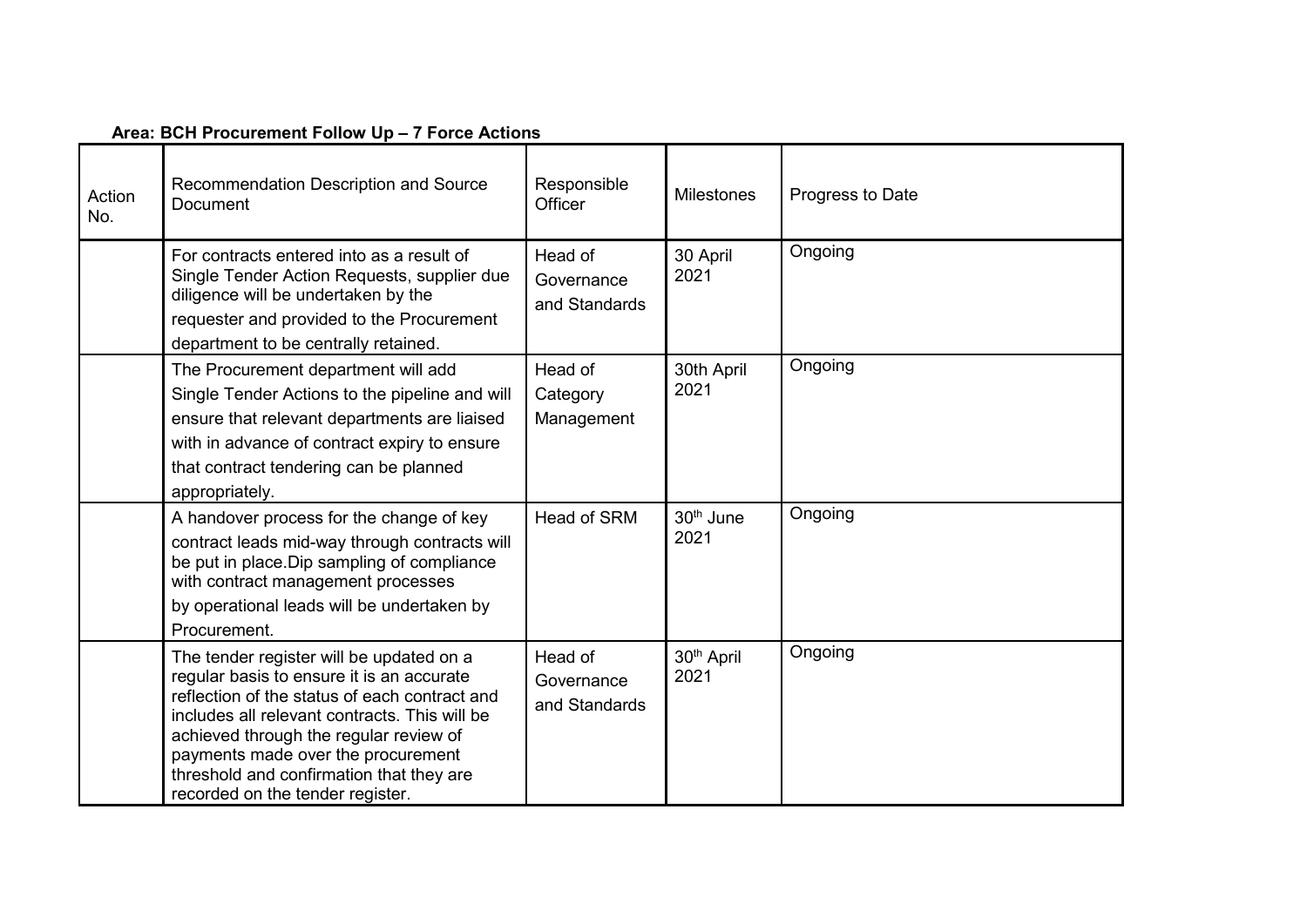| Action<br>No. | Recommendation Description and Source<br>Document                                                                                                                                                                                                                                                                                                                                                                                                    | Responsible<br><b>Officer</b>     | <b>Milestones</b>              | Progress to Date |
|---------------|------------------------------------------------------------------------------------------------------------------------------------------------------------------------------------------------------------------------------------------------------------------------------------------------------------------------------------------------------------------------------------------------------------------------------------------------------|-----------------------------------|--------------------------------|------------------|
|               | The request for support document that needs<br>to be completed by all stakeholders for<br>Procurement engagement will identify if<br>it is a grant or a procurement process and<br>the relevant processes will apply.<br>A direct award will not be made unless there<br>is an appropriately authorised Single Tender<br>Action Request (STA) form in place. issues<br>were identified and a further action agreed.<br>paragraph for local response. | Head of<br>Category<br>Management | 30 <sup>th</sup> April<br>2021 | Ongoing          |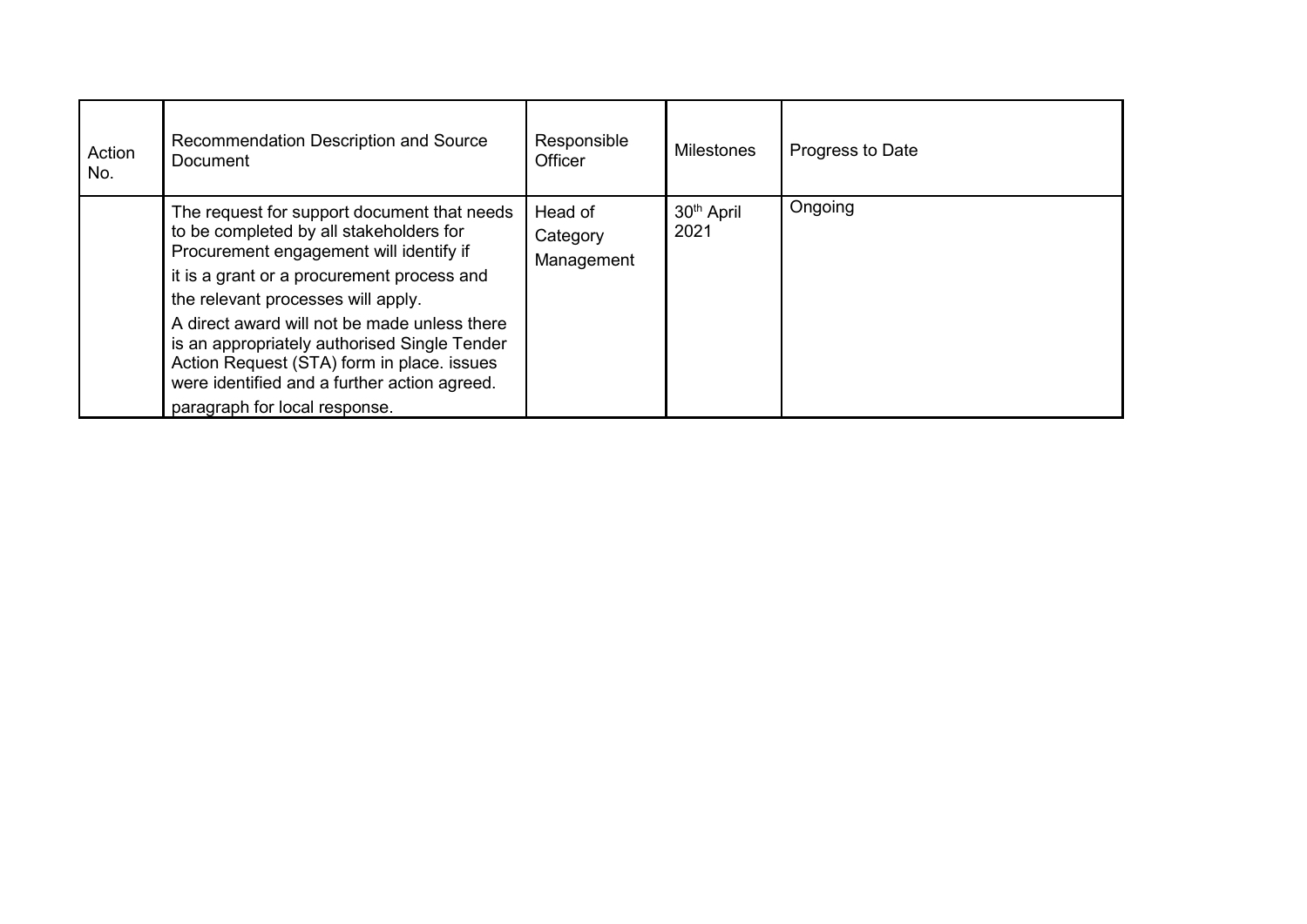#### **Area: Procurement – Local Force Actions**

|               |                                                                                                                                                                                   |                               |                                | <b>Status</b>                                                                                                          |  |
|---------------|-----------------------------------------------------------------------------------------------------------------------------------------------------------------------------------|-------------------------------|--------------------------------|------------------------------------------------------------------------------------------------------------------------|--|
| Action<br>No. | Recommendation Description and Source<br>Document                                                                                                                                 | Responsible<br><b>Officer</b> | <b>Milestones</b>              | Progress to Date                                                                                                       |  |
|               | Local forces will train relevant staff to ensure<br>there is awareness of the need to involve the<br>7 Force Procurement Function in<br>procurements that fall within this range. | CFO of each<br>force          | 30 <sup>th</sup> April<br>2021 | Ongoing - Training sessions have been<br>put by 7Force Procurement and attended<br>by members of staff that raise POs. |  |
|               | We will remind the relevant personnel at the 7<br>Forces that, all requests for an single tender<br>action must be considered by 7 Force<br>Procurement prior to progression      | CFO of each<br>force          | 30 <sup>th</sup> April<br>2021 | Ongoing                                                                                                                |  |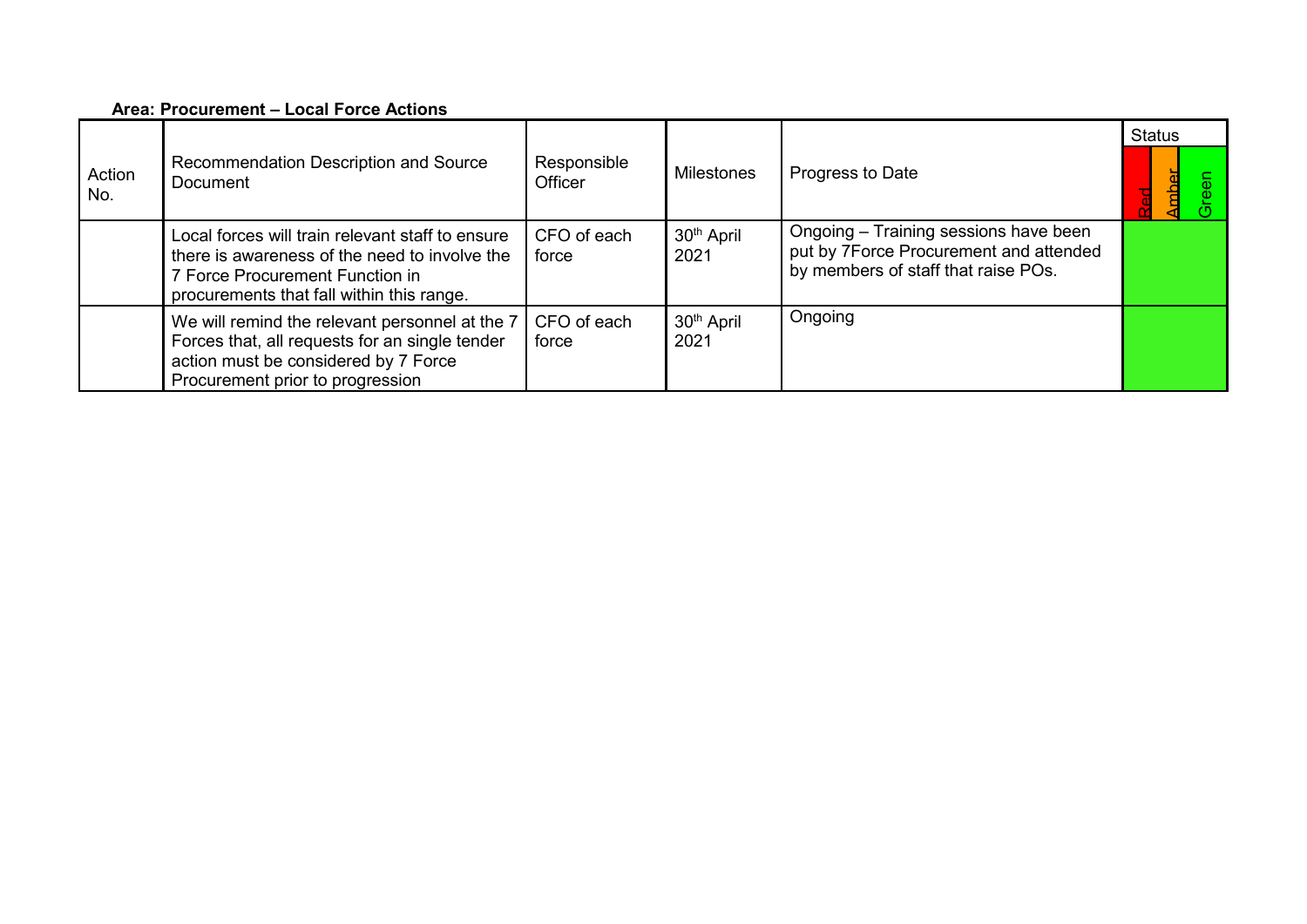| Action<br>No. | Recommendation Description and Source<br><b>Document</b>                                                                                                                                                                                                                                                                                                                                                                                                        | Responsible<br>Officer                 | <b>Milestones</b> | Progress to Date |
|---------------|-----------------------------------------------------------------------------------------------------------------------------------------------------------------------------------------------------------------------------------------------------------------------------------------------------------------------------------------------------------------------------------------------------------------------------------------------------------------|----------------------------------------|-------------------|------------------|
|               | We will update the Contract Standing Orders<br>to include the next date of review and ensure<br>that they are reflective of the current<br>procedures. We will also update the CSO to<br>ensure that the process for contract award is<br>clear and consistent across 7F and that the<br>purchase order process is dealt with as a<br>local financial regulation matter. The updated<br>CSOs will be approved by the Strategic<br>Procurement Governance Board. | Head of<br>Governance<br>and Standards | 30 April<br>2021  | Ongoing          |
|               | We will review the Terms of Reference and<br>discuss the need for a quorum with the<br>Strategic procurement Governance Board. As<br>part of the review will ensure that the<br>comments from the 7 Force Procurement -<br><b>Strategic Procurement Governance Board</b><br>survey are taken into account.                                                                                                                                                      | Head of<br>Strategic<br>Procurement    | 30 April<br>2021  | Ongoing          |
|               | The Procurement Team will ensure that final<br>agendas for the Procurement Governance<br>Board are distributed at least five clear<br>working days prior to the meeting.                                                                                                                                                                                                                                                                                        | Head of<br>Governance<br>and Standards | 30 April<br>2021  | Ongoing          |
|               | We will ensure that Service Level Agreement<br>between the 7 Force Procurement Function<br>and the Local Forces is developed and put<br>in place, including the identification of the key<br>performance indicators and intended<br>monitoring of the procurement function's<br>targets.                                                                                                                                                                        | Head of<br>Strategic<br>Procurement    | 30 April<br>2021  | Ongoing          |

### **Area: Procurement – 7 Force Actions**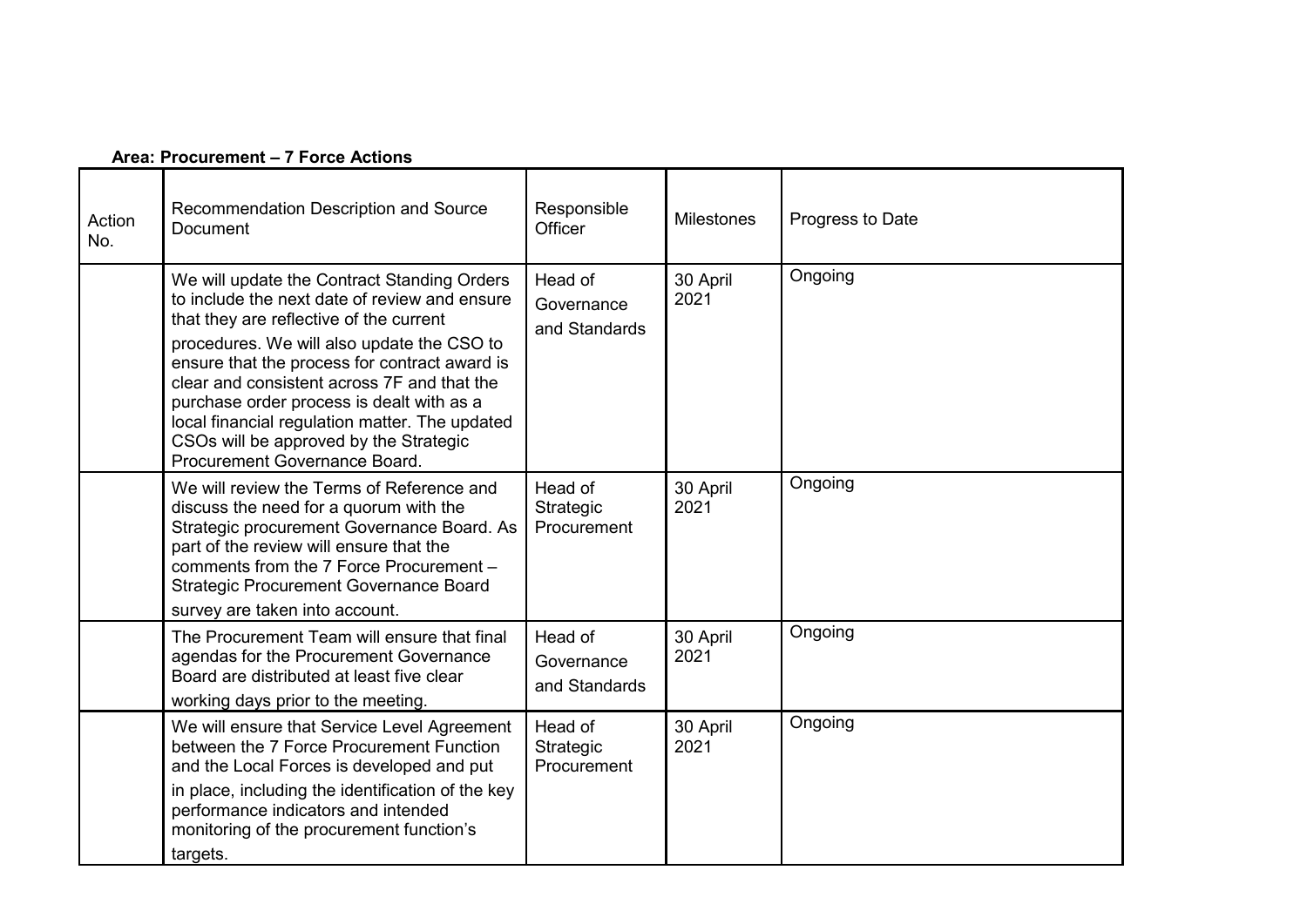| Action<br>No. | Recommendation Description and Source<br><b>Document</b>                                                                                                                                                                                                                                                                                                                   | Responsible<br>Officer                 | <b>Milestones</b> | Progress to Date |
|---------------|----------------------------------------------------------------------------------------------------------------------------------------------------------------------------------------------------------------------------------------------------------------------------------------------------------------------------------------------------------------------------|----------------------------------------|-------------------|------------------|
|               | We will review the contract register and<br>ensure that all information is recorded on the<br>register relating to the contracts, specifically<br>relating to the contract number and estimated<br>value of the contracts.                                                                                                                                                 | Head of<br>Governance<br>and Standards | 30 April<br>2021  | Ongoing          |
|               | 7 Force Procurement Function will explore<br>the use of thee-tendering system in sub 50k<br>procurements with local Forces to ensure<br>compliance with the contract standing orders.                                                                                                                                                                                      | Head of<br>Strategic<br>Procurement    | 30 April<br>2021  | Ongoing          |
|               | We will ensure that an appropriate process is<br>agreed for requesting procurement<br>involvement, including the estimation of<br>value, client sponsor, the intended<br>procurement process and to allow for a<br>procurement function review.                                                                                                                            | Head of<br>Governance<br>and Standards | 30 April<br>2021  | Ongoing          |
|               | All procurement over £50k is managed by<br>7FP and we will ensure that evidence is<br>retained for the procurement approach<br>undertaken when procuring contracts. This<br>will include completed single tender actions<br>as well as evidence of any approval needed<br>to adjust the scoring for tender evaluations<br>through a signed off PCPD/Gateway 1<br>document. | Head of<br>Governance<br>and Standards | 30 April<br>2021  | Ongoing          |